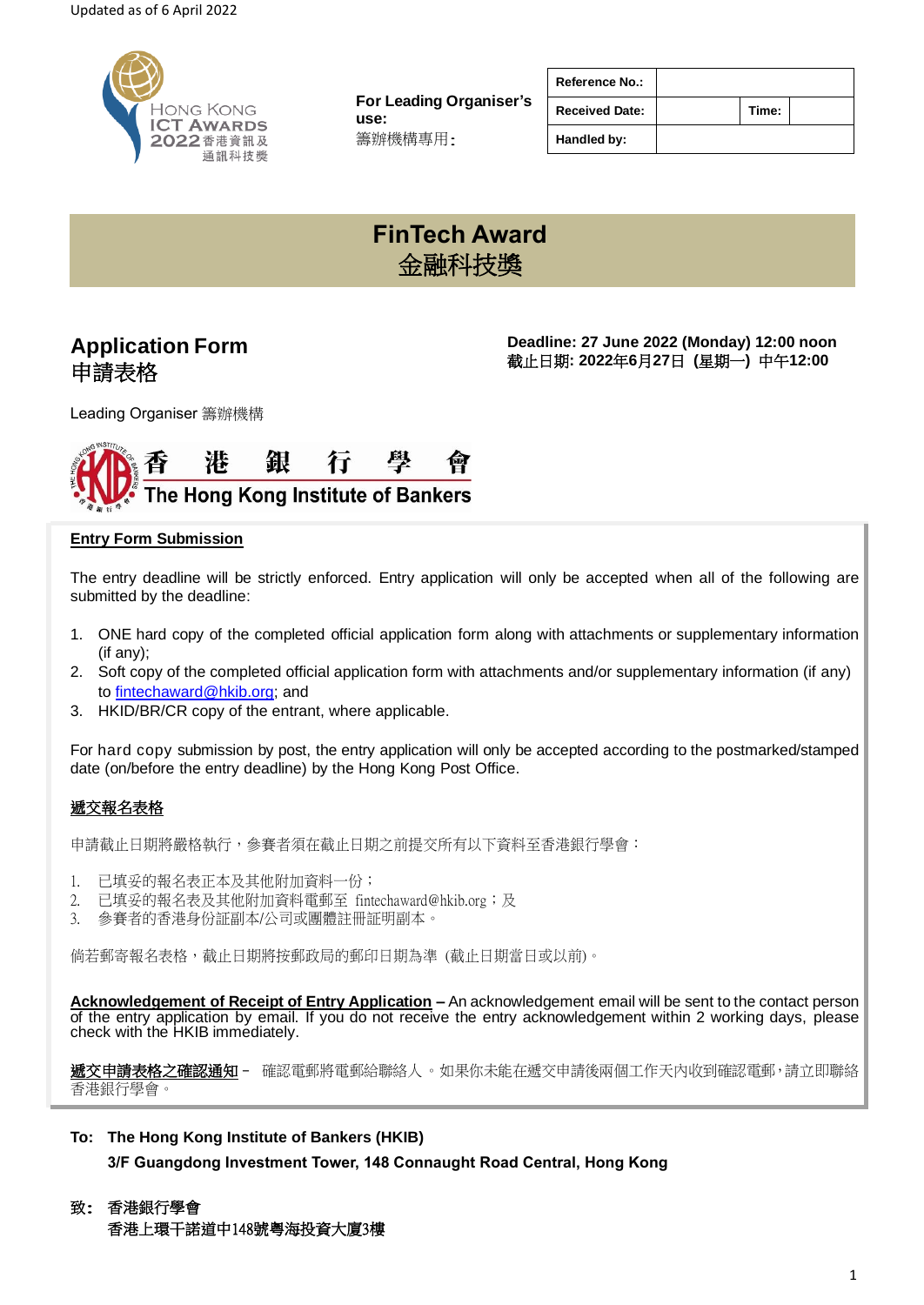**Section 1 第一部份**

Please **Ø** the award stream of your submission: 請 Ø 參賽獎項組別:

- ☐ Hong Kong ICT Awards 2022: FinTech (Banking, Insurance and Capital Markets) Award 2022香港資訊及通訊科技獎:金融科技(銀行業務、保險及資本市場)獎
- ☐ Hong Kong ICT Awards 2022: FinTech (Emerging Solutions) Award 2022香港資訊及通訊科技獎:金融科技(新興解決方案)獎
- ☐ Hong Kong ICT Awards 2022: FinTech (Regulatory Technology and Risk Management\* ) Award 2022香港資訊及通訊科技獎:金融科技(監管科技及風險管理\*)獎

# **GENERAL INFORMATION 一般資料:**

Company/ Participant name (where applicable) 機構名稱/ 參賽者(如適用):

English:

中文:

Address 地址:

Tel 電話:

Email 電郵:

Fax 傳真:

URL 網址:

Name of Chief Executive Officer 行政總裁名稱:

Date of Incorporation 機構註冊日期:

Business Registration No. 商業登記號碼: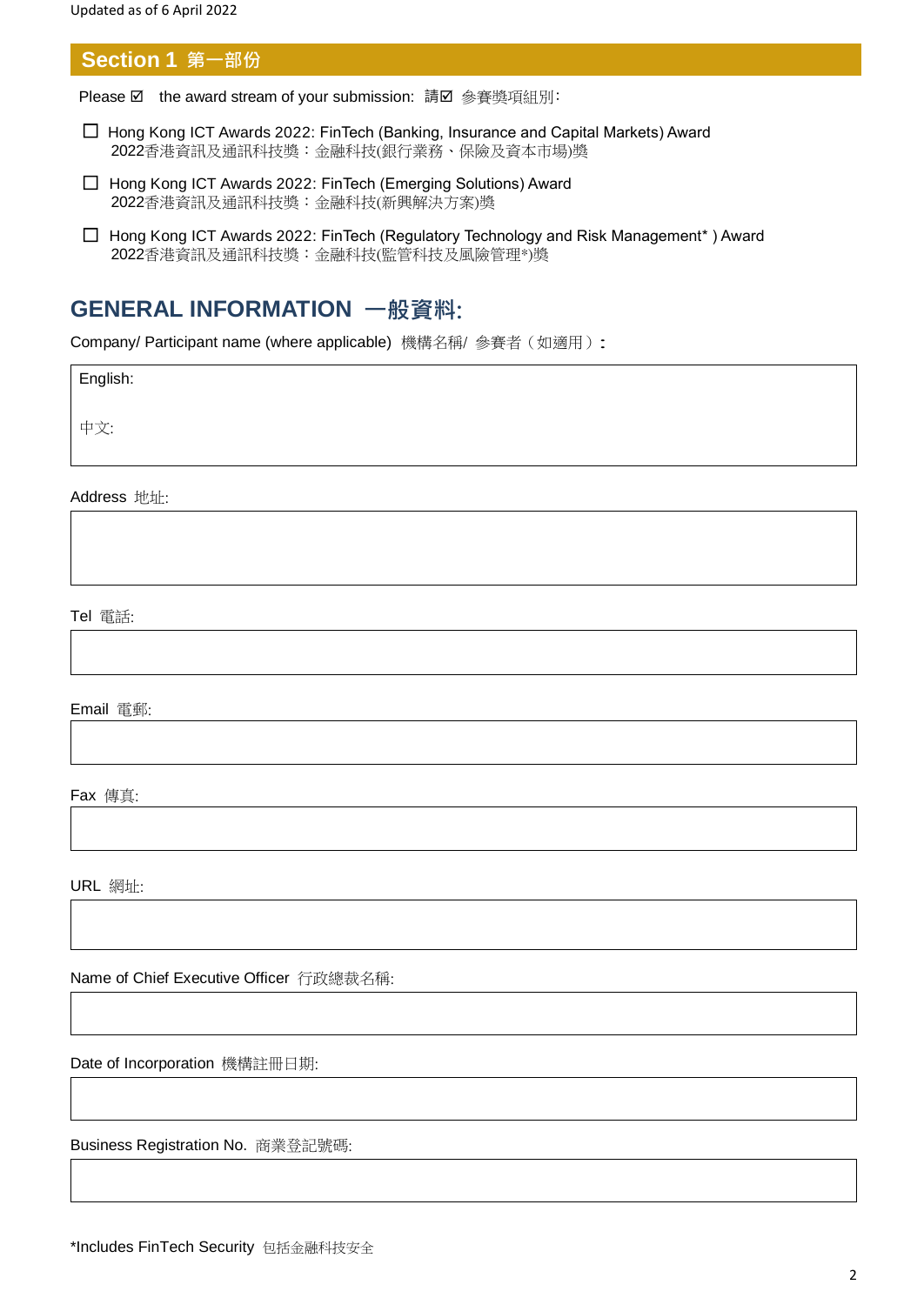Updated as of 6 April 2022

Nature of Business 業務性質:

No. of Employees 聘用員工人數:

Name of Holding Company (if any) 控股公司名稱 (如有):

English:

中文:

# **Section 2** 第二部份

# **ENTRY INFORMATION** 參賽作品

Name of Application 應用名稱:

Operating Platform 運作平台:

Development Tools 發展工具:

Special Equipment Used 所採用的特別器材:

No. of Users 用戶數目: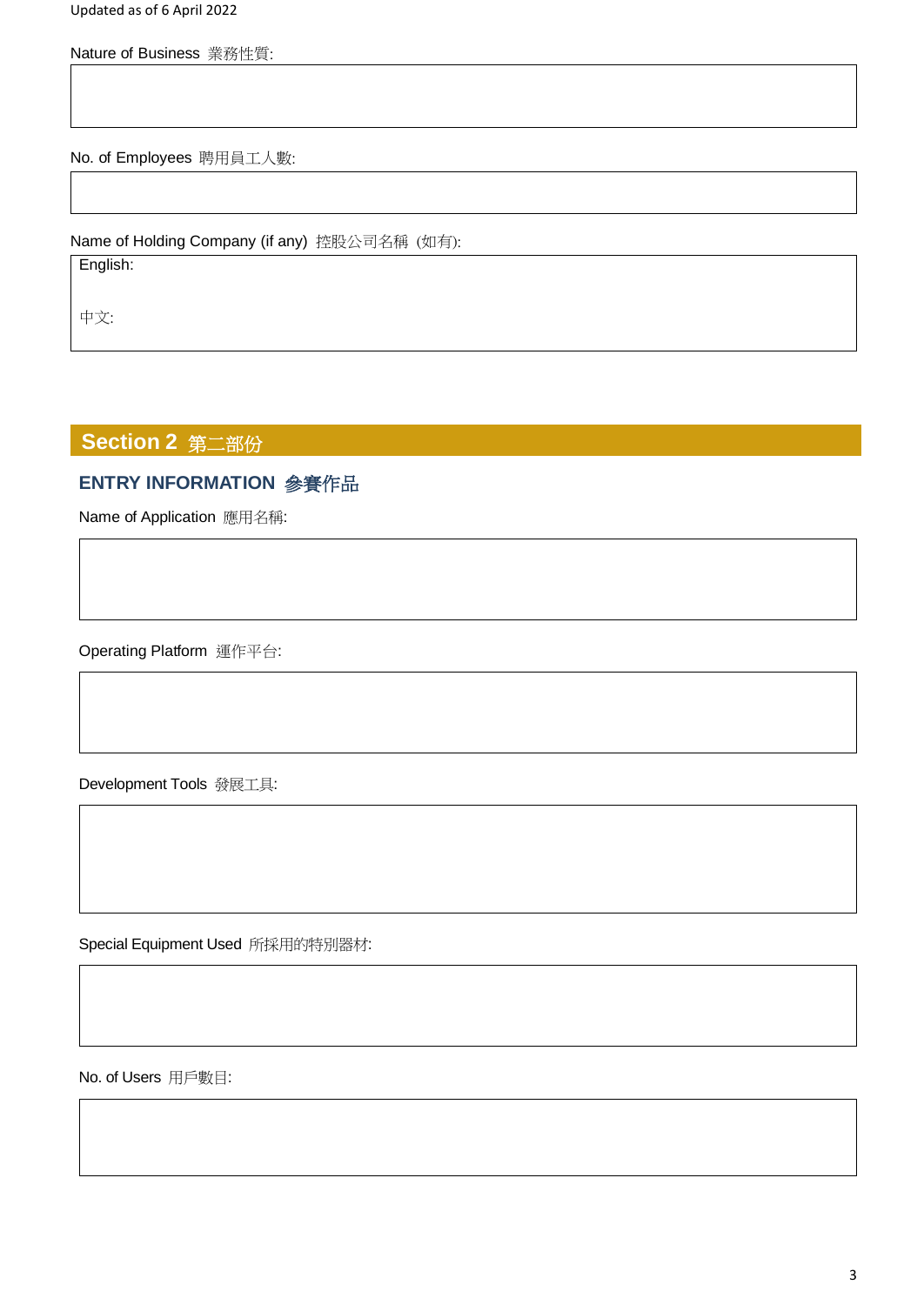Please state special features of the Application with respect to the following judging criteria where appropriate. (Please use additional sheets if necessary):

請根據下列評審標準,詳列有關應用的特徵 (如有需要請另加頁填寫)

1) Innovation and Creativity in ICT 資訊及通訊科技創新及創意:

2) Functionality 功能:

3) Market Potential/ Performance, Internal User Buy-in or Public Acceptance 市場潛力/表現,内部或公衆接受程度:

4) Benefits and Impact 裨益及影響:

5) Quality 質量: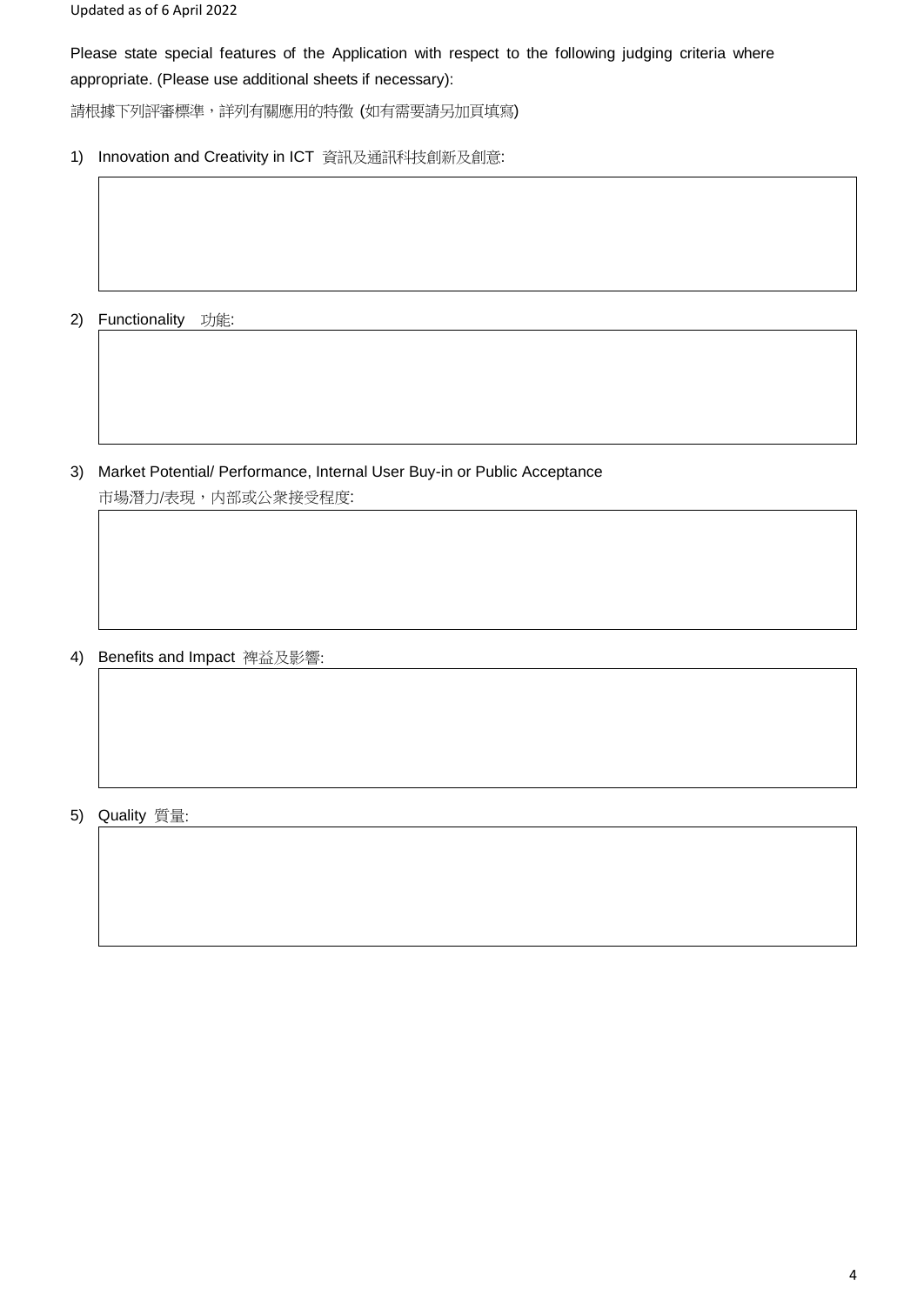### Please list the members of the project team involved in the development of the Application

請列出參與發展有關應用系統的人士的姓名

| No.<br>組員 | <b>Member Name</b><br>組員姓名 | Company Name<br>公司名稱 | Role / Responsibility<br>角色/ 職責 | <b>HKSAR</b><br>Resident(s)<br>(Yes/No)<br>香港居民<br>(是/否) |
|-----------|----------------------------|----------------------|---------------------------------|----------------------------------------------------------|
| 1.        |                            |                      |                                 |                                                          |
| 2.        |                            |                      |                                 |                                                          |
| 3.        |                            |                      |                                 |                                                          |
| 4.        |                            |                      |                                 |                                                          |
| 5.        |                            |                      |                                 |                                                          |

( Please use supplementary sheets if necessary 可按需要加紙填寫 )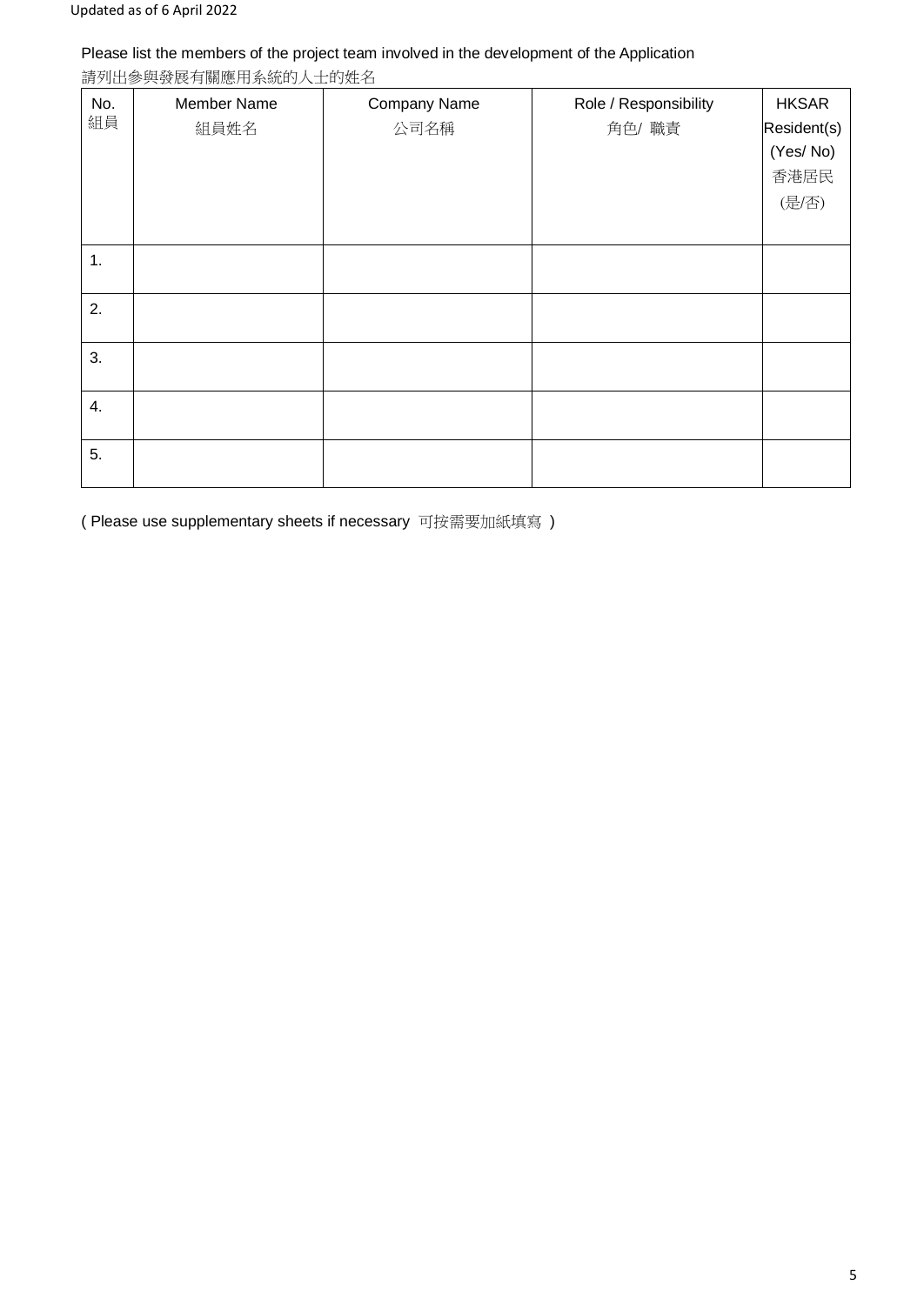# **Section 3** 第三部份

## **DECLARATION**

1) I/We hereby declare that the above entry is submitted ONLY to the FinTech Award category in the entire Hong Kong ICT Awards 2022. I/We understand that if the above entry is found to be joining in other award categories or other award streams of this award category, all related entries will be disqualified and any award/certificate granted would also be withdrawn. In addition, below is the complete list of other entries from our company which have been submitted to the Hong Kong ICT Awards 2022:

| <b>Award Category</b> | <b>Award Stream</b> | Entry name |
|-----------------------|---------------------|------------|
|                       |                     |            |
|                       |                     |            |
|                       |                     |            |
|                       |                     |            |
|                       |                     |            |

### 2) Please  $\boxtimes$  if appropriate:

□ I/We declare that the submitting entry for Hong Kong ICT Awards 2022 has won the Hong Kong ICT Awards in previous years and the winning information is given below.

| Award<br>Year | <b>Award Category</b> | Entry name |
|---------------|-----------------------|------------|
|               |                       |            |
|               |                       |            |
|               |                       |            |

□ I/We declare that if the submitting entry for Hong Kong ICT Awards 2022 had won the Hong Kong ICT Awards in previous years, it has significant improvement and new elements as below, in which adjudication will be performed with focus on the part with significant change.

Brief description of significant improvement and new elements

#### 3) Please  $\boxtimes$  either one:

- $\Box$  The submitting entry has not been applied for any patent.
- $\Box$  Declaration on patent related information for the submitting entry:

| Patent Number or<br>Application Number (if pending) |  |
|-----------------------------------------------------|--|
| Patent Grant Title or Title                         |  |
| Proprietor or Inventor                              |  |
| Country                                             |  |
| <b>Filing Date</b>                                  |  |
| <b>Status</b>                                       |  |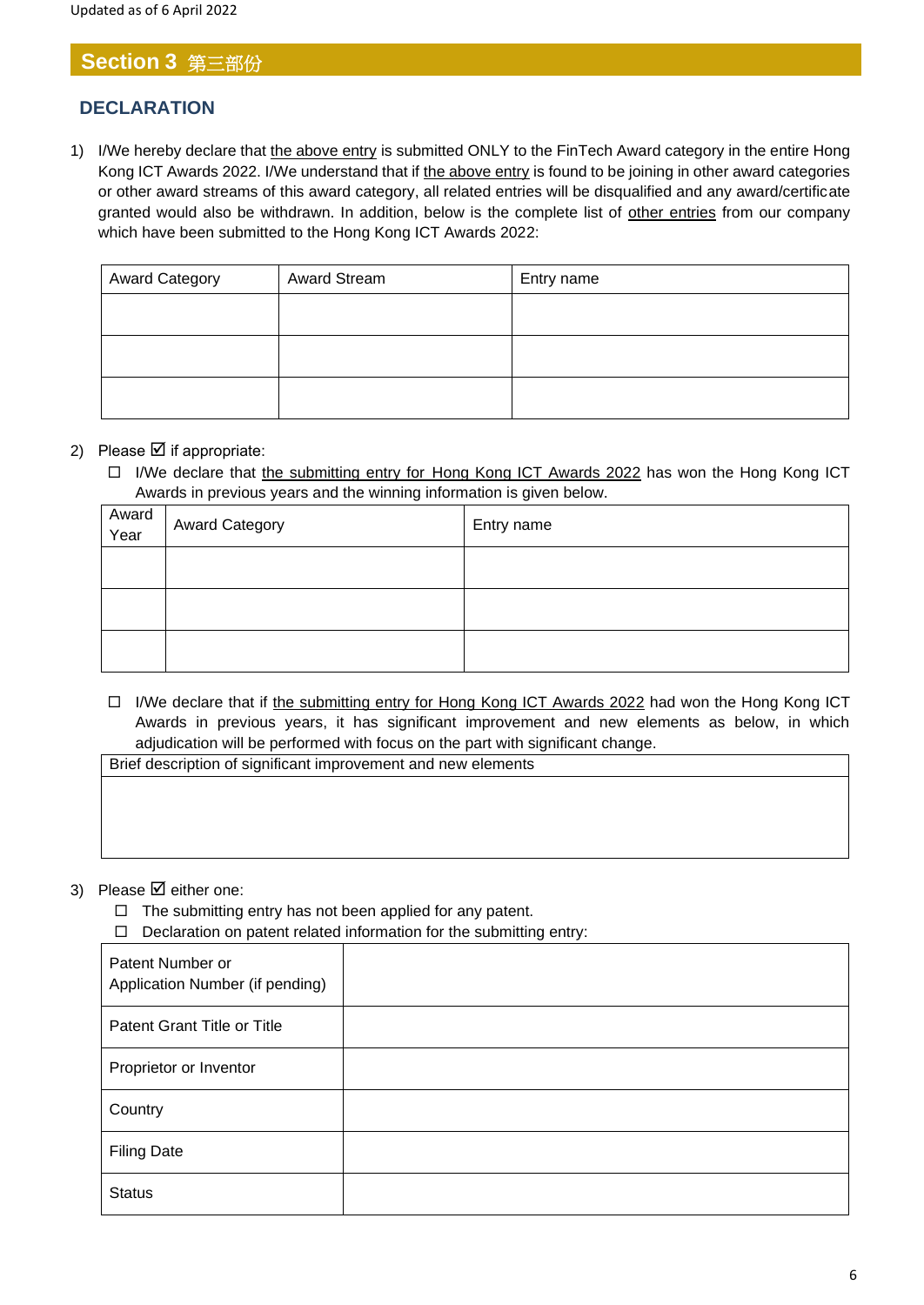- 4) Please  $\boxtimes$  either one:
	- $\Box$  I/We declare that there is no dispute in any place over the world over intellectual property right about the submitting entry.
	- $\Box$  I/We declare that there are/were below dispute(s) over intellectual property right about the submitting entry and I/We have obligation to disclose the corresponding information for the Judging Panel to consider the eligibility of the submitting entry.

Details of intellectual property right dispute(s)

I/We shall inform the Leading Organiser of above status of any dispute(s) in any place over the world over intellectual property right about the submitting entry once there is any updates before the Awards announcement.

- 5) Please  $\boxtimes$  either one:
	- $\Box$  I/We declare that the submitting entry has not solicited any funding from any crowdfunding platforms.
	- $\Box$  I/We declare that the submitting entry has solicited funding from crowdfunding platform(s) and I/We shall provide a way for the Leading Organiser to review comments of backers on such platform(s).
- 6) I/We confirm to use the selected presentation language\* below during adjudication (including Grand Judging Panel if being shortlisted) (please  $\boxtimes$  either one):
	- □ English
	- □ Cantonese
	- □ Putonghua
	- The chosen presentation language must be used during adjudication.
- 7) I/We declare that the submitting entry has fulfilled the requirements of local products/services.

Please describe how the product/service has fulfilled the requirements of local products/services (e.g. the submitting entry was developed in Hong Kong by a company registered in Hong Kong), and ensure the availability of required documentary proof for submission as needed

8) I/We declare that the application is submitted by locally registered entities or residents in Hong Kong.

Please provide supporting documentary proof such as business registration certificate or other document as appropriate:

9) I/We declare that the submitting entry has fulfilled the requirements of being available in the market for at least three months or in live operation for at least three months.

Please provide relevant information and ensure the availability of documentary proof for submission as needed regarding the claim that the submitted product/service has been available in the market or in live operation for three months or more (e.g. delivery note to customer, invoice, public announcement, advertisement, internal announcement, etc.).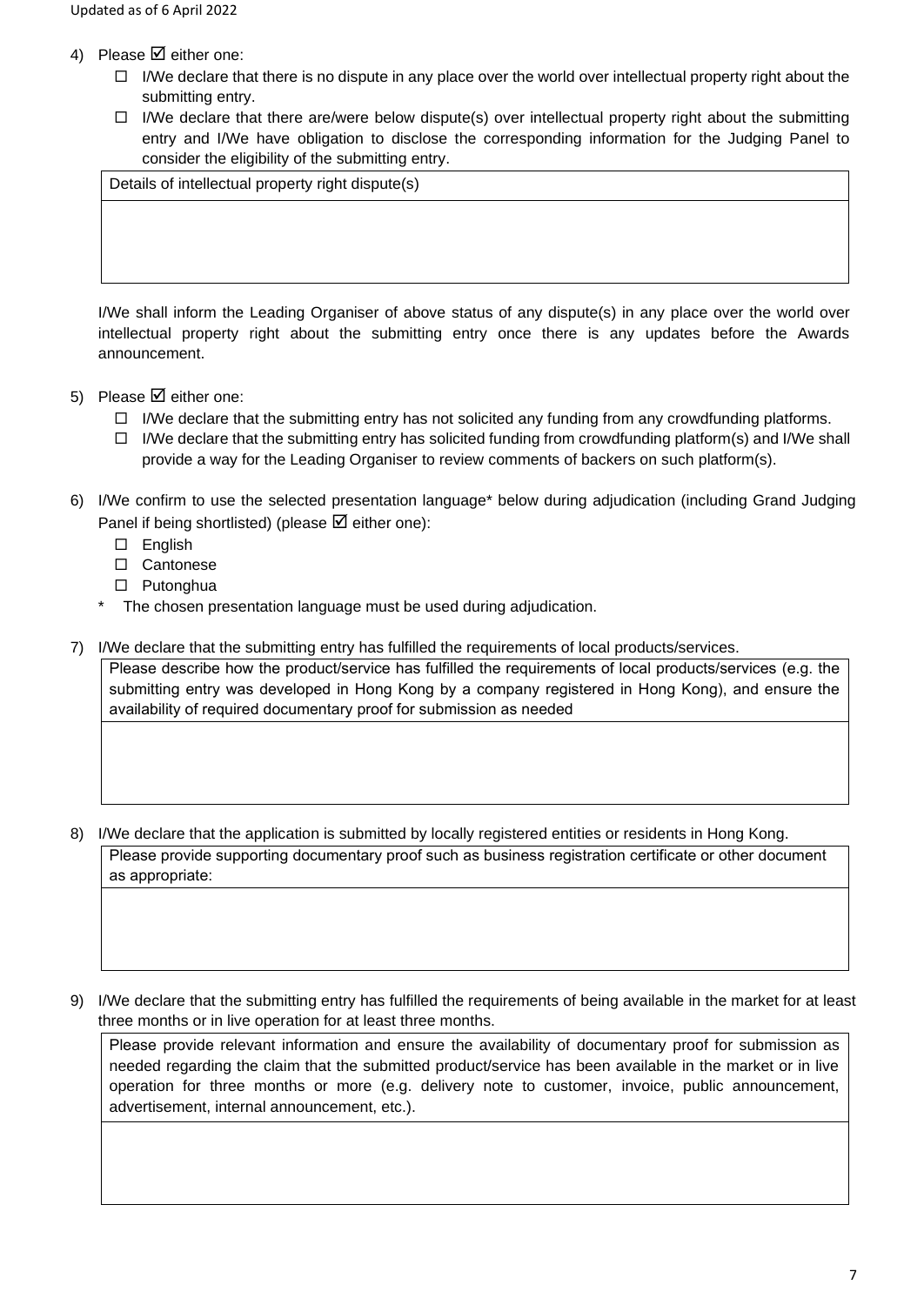- 10) I/We agree to join post event promotion activities of Hong Kong ICT Awards and other promotion activities organised by the Office of the Government Chief Information Officer if selected as award winners of Hong Kong ICT Awards 2022.
- 11) I/We declare that the information and particulars provided on this application form are accurate and complete, and the submitting entry conforms to all general eligibility requirements and rules and regulations. I/We agree the submitting entry will be disqualified and any award/certificate granted will be withdrawn if it is found otherwise. Upon request by the Leading Organiser, I/We shall provide relevant information and documentary proof (such as records of company registration, delivery of product, patent, etc.).
- 12) I/We understand that violation to any eligibility criteria will result in entry disqualification, even if it has already been announced to be a winning entry. The Leading Organiser shall have the right to take below actions against the offending applicants at various stages:

| <b>Stage</b>                                                      | <b>Action</b>                                                                                                                                                                     |
|-------------------------------------------------------------------|-----------------------------------------------------------------------------------------------------------------------------------------------------------------------------------|
| Eligibility check                                                 | Reject entry, with notification to applicant stating the reasons.                                                                                                                 |
| Adjudication - Assessment,<br>Category Judging, and Grand Judging | Disqualification, with notification to applicant stating the<br>reasons.                                                                                                          |
| Award granted                                                     | Withdrawal of award and demand return of award/certificate,<br>with notification to applicant stating the reasons. If award has<br>been announced, publicise the withdrawal case. |

### **Personal Information Collection Statement**

Purpose of Collection

- 1. The personal data provided by the applicant will only be used for the following purposes:
	- (i) registration of entry and verification of the eligibility of the applicant;
	- (ii) correspondence with the applicants;
	- (iii) announcement of the results and award of the prizes of the Hong Kong ICT Awards;
	- (iv) publishing, printing, promotion, display and exhibition of the entry;
	- (v) other purposes related to the Hong Kong ICT Awards
- 2. It is obligatory for the applicant to provide the personal data required by this application form.

#### Transfer of Personal Data

- 3. The following data provided in this form will be transferred to and maintained by the Government for nomination to other awards and winner promotion purpose:
	- (i) Organisation Name
	- (ii) Name of contact person
	- (iii) Contact telephone number
	- (iv) Email address
	- (v) Entry description

If you do **NOT** agree to the transfer of data as stated in  $3(i)-(v)$ , please tick:  $\Box$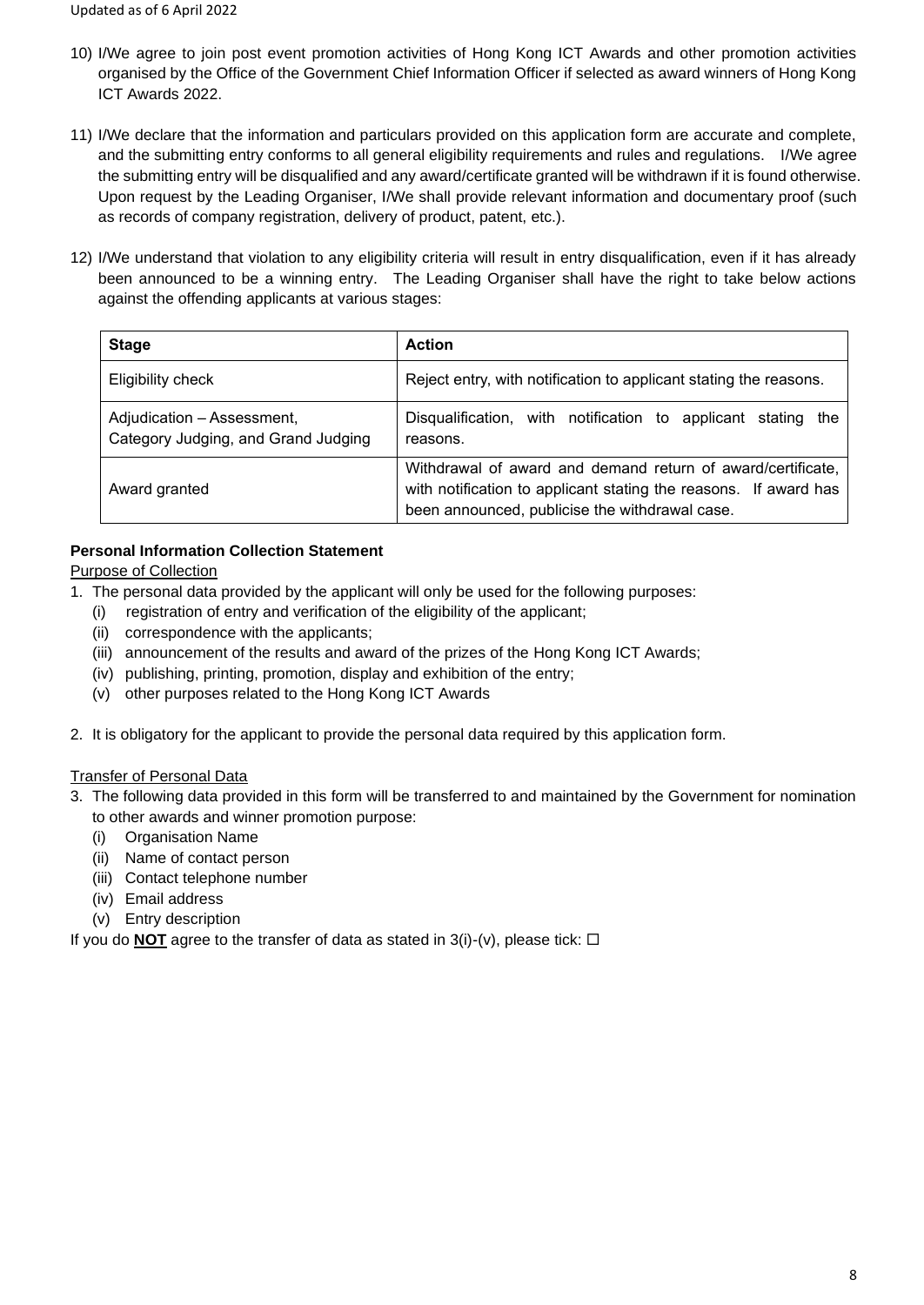# 聲明

1. 本人/我們在此聲明上述參賽項目只申請參加「2022 香港資訊及通訊科技獎:金融科技獎」。本人/我們明白如 上述參賽項目被發現於其他獎項類別或此獎項類別中之其他組別同時參加,所有有關的參賽項目將被取消資格, 所有已獲頒發的獎項/證書亦將被取消。此外,以下為本公司於「2022 香港資訊及通訊科技獎」中已經提交的 其他參賽項目:

| 獎項類別 | 獎項組別 | 參賽項目 |
|------|------|------|
|      |      |      |
|      |      |      |
|      |      |      |

 $2.$  以下如適用,請 $\square$ :

 本人/我們在此聲明此 2022 香港資訊及通訊科技獎的參賽項目曾經在過去「香港資訊及通訊科技獎」中獎, 並在以下表格中列出得獎資料。

| 獎項年份 | 獎項類別 | 參賽項目 |
|------|------|------|
|      |      |      |
|      |      |      |
|      |      |      |

 本人/我們在此聲明此 2022 香港資訊及通訊科技獎的參賽項目曾經於「香港資訊及通訊科技獎」中得獎, 並有如下的顯著改變及新元素,而評審將會集中於其顯著改變及新元素。

此 2022 香港資訊及通訊科技獎參賽項目改變及新元素之簡介:

#### 3. 請Ø其中一項:

- 此參賽項目沒有申請任何專利。
- 此參賽項目之專利資料列明如下:

| 專利編號 或申請編號 (如申請中) |  |
|-------------------|--|
| 批予專利名稱或發明名稱       |  |
| 專利所有人或發明人         |  |
| 國家                |  |
| 提交日期              |  |
| 狀況                |  |

- 4. 請Ø其中一項:
	- 本人/我們在此聲明此參賽項目在世界任何地方沒有任何知識產權爭議。
	- 本人/我們在此聲明此參賽項目有或曾經有以下知識產權爭議,本人/我們須披露有關資料予評審委員會考 慮此參賽項目的參賽資格。

有關知識產權爭議的詳情:

在獎項公布之前如此參賽項目在世界任何地方有任何知識產權爭議的更新,本人/我們會立即通知籌辦機構。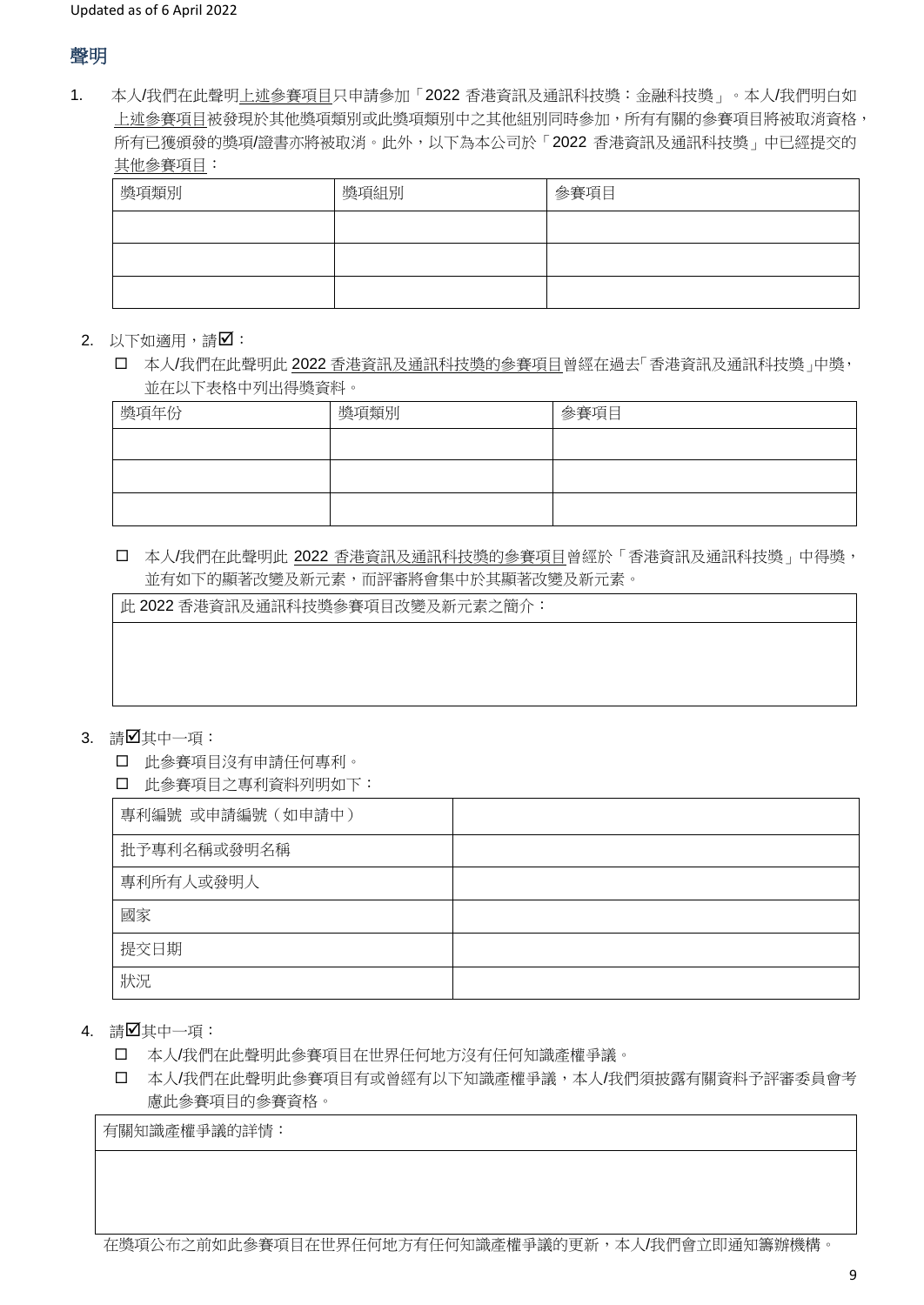- 5. 請Ø其中一項:
	- 本人/我們在此聲明此參賽項目沒有向任何眾籌平台募集資金。
	- 本人/我們在此聲明此參賽項目曾經向眾籌平台募集資金,並將會向籌辦機構提供方法,以審核在此類眾籌 平台上支持者的評論。
- 6. 本人/我們確認會於評審中(如若入圍,亦包括最終評審)使用以下語言\* 介紹參賽項目及回答問題(請Ø其中 一項):
	- 口 英語
	- 口 廣東話
	- 口 普通話
	- \* 於評審中介紹參賽項目及回答問題時必須使用在本表格所選擇的語言。
- 7. 本人/我們聲明提交的參賽項目已經滿足了本地產品/服務的要求。

參賽項目已符合本地產品/服務的要求,原因如下(例如:提交作品是由香港註冊的公司在香港研發的成 果),所需證明文件亦已備齊及可提供:

8. 本人/我們聲明參賽單位為香港註冊公司、機構或香港居民。

請提供證明文件,例如商業登記證或其他適當的文件:

9. 本人/我們聲明提交的參賽項目已經滿足了提交作品必須在截止報名日期前已經在市場上公開發售最少三個月/ 或開放予下載應用或已經投入運作最少三個月的要求。

參賽項目已符合必須在截止報名日期前已經在市場上公開發售最少三個月 / 或開放予下載應用或已經投入 運作最少三個月的要求,原因如下及附上證明文件(例如: 給客戶的送貨單、發票、外發公告、廣告、内部 通告等),所需證明文件亦已備齊及可提供:

- 10. 本人/我們確認如獲得「2022 香港資訊及通訊科技獎」的獎項將會參與「香港資訊及通訊科技獎」的宣傳活動 或其他由政府資訊科技總監辦公室舉辦的宣傳活動。
- 11. 本人/我們在此聲明於此申請表格內所提供的資料及細節均準確無誤及為事實之全部,而此參賽項目亦符合所 有參賽資格及規則,如有不符,本人/我們同意此參賽項目將被取消資格,而所有已獲頒發的獎項/證書亦將被 撤回。因應籌辦機構的要求,本人/我們同意提供相關的所需資料和證明文件 (如公司註冊,出貨單據,專利 註冊等)。
- 12. 本人/我們明白於比賽的任何階段,甚至是公布得獎結果後,如參賽項目被發現違反任何參賽資格,該項目將 被取消資格。於比賽的不同階段,籌辦機構有權對違規參賽單位作以下行動:

| 比賽階段                   | 籌辦機構跟進行動            |
|------------------------|---------------------|
| 參賽資格審核                 | 拒絕其參賽項目、通知參賽單位及說明原因 |
| 評審 ― 包括:初審、獎項類別評審及大獎評審 | 取消其參賽資格、通知參賽單位及說明原因 |